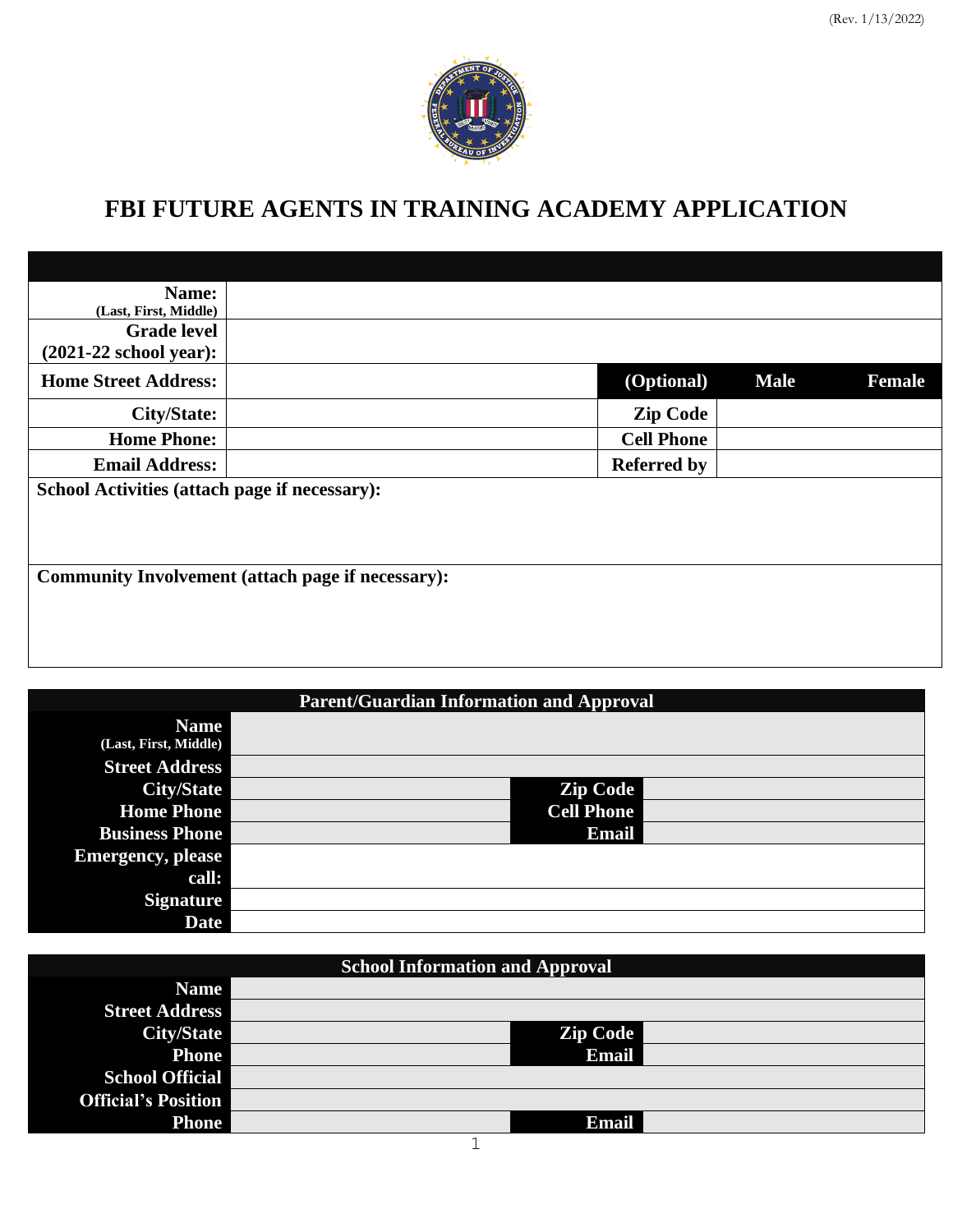| <b>Applicant's GPA</b>      |  |
|-----------------------------|--|
| <b>Official's Signature</b> |  |
| <b>Date</b>                 |  |

The summer 2022 Springfield Division FBI Future Agents In Training Academy will welcome high school juniors/seniors to join us June 21-23 from 9 a.m. to 5:00 p.m. on the campus of Lewis & Clark Community College, Godfrey, Illinois. Punctuality, professional behavior and appropriate dress will be required of all students attending this program.

The program is not exclusive to students interested in criminal justice. Due to the vast diversity in our workforce, any student with an interest in the FBI, what we do and how a relationship with the FBI can help their school is encouraged to apply. All students will be evaluated based on their application (GPA, school activities and community involvement) and essay to determine which students will be offered a seat in the class. None of the above elements will be the sole basis of evaluation of an application and the application process should be taken seriously by all applicants.

This application and supporting essay must be received at the following email address by 5 p.m. on **April 29, 2022** for panel review. *Incomplete and late applications will not be accepted.*

wbware@fbi.gov

#### **Application Checklist:**

- Student application:
	- o Student information complete;
	- o Parent/guardian information complete and signed;
	- o School information complete;
	- o Endorsing school official information complete;
	- o School official notation of student's GPA (checks will be made).
- $\Box$  Essay indicating why the student wants to be part of the program and how the experience will serve the school:
	- o Typed;
	- o No more than two pages, single-spaced;
	- o Essay format with proper capitalization and punctuation;
	- o Name and email on each page.
	- $\Box$  Release/indemnity form signed by parent/guardian indicated on the application form.

Students will be notified of their application status via email by close of business on **May 20, 2022**. Students selected to attend the FBI Future Agents In Training Academy will be given additional information about the program and will be required to confirm their planned attendance.

Questions regarding the FBI Future Agents In Training Academy or the application process can be directed to Community Outreach Specialist Brad Ware at wbware@fbi.gov.